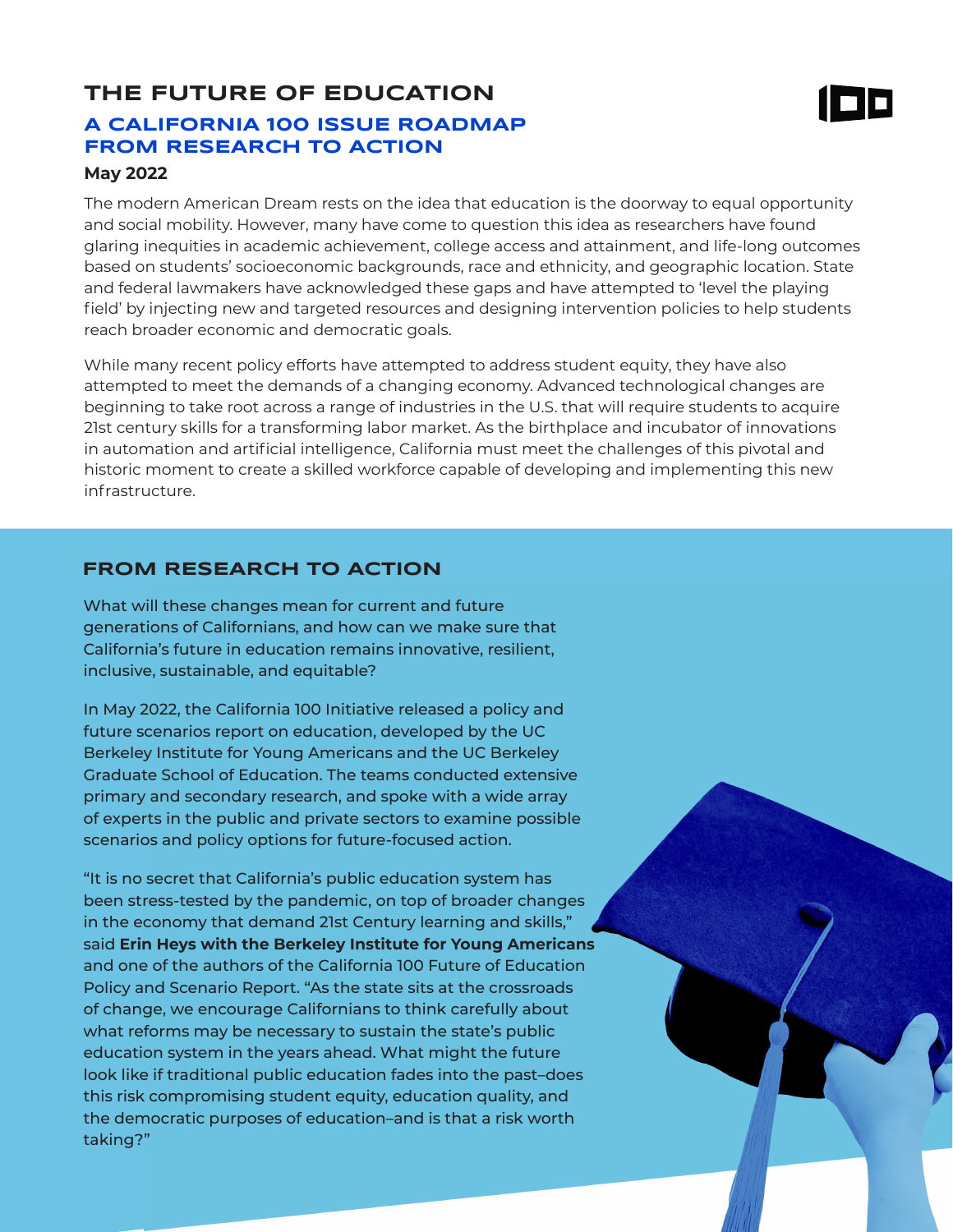

### **FUTURE SCENARIOS**

Other key takeaways from the California 100 report include a consideration of policy options that improve education under **four future scenarios** that center around two critical dimensions: whether education is considered to be a public good that largely benefits society or a private good that largely benefits individuals, and whether models of education are centralized, with rules made by state agencies and professional associations, or decentralized, with rules that empower corporations, individual students, or families.

In a context where California's education model is centralized, the scenarios range from a stronger public model of education with a focus on equity, technology, and cradle-to-career planning, to public-private partnerships that include charter schools, private universities, and other private education service providers. In a context where the state's education model is decentralized, the scenarios range from an unbundled publicly-financed model that focuses on skills and credentials rather than degrees, to a largely private model of certificates and skills that cater primarily to industry.

Whatever the scenario, the research commissioned by California 100 indicates that doing nothing should not be our default option. In order for California to do better under these various scenarios, the state will need to consider, research, and enact policies that advance **innovation** (such as responsible use of technology to customize educational experiences), **resilience** (such as the ability for students to recover from hardship and trauma), **inclusion** (giving students and parents greater understanding of, and input into, education decisions), **sustainability** (including addressing environmental, economic, and human sustainability goals), and **equity** (with well-resourced policies that eliminate disparities by race, income, gender, and other markers of social disadvantage).



*Artist rendering of future scenarios in education Source: California 100*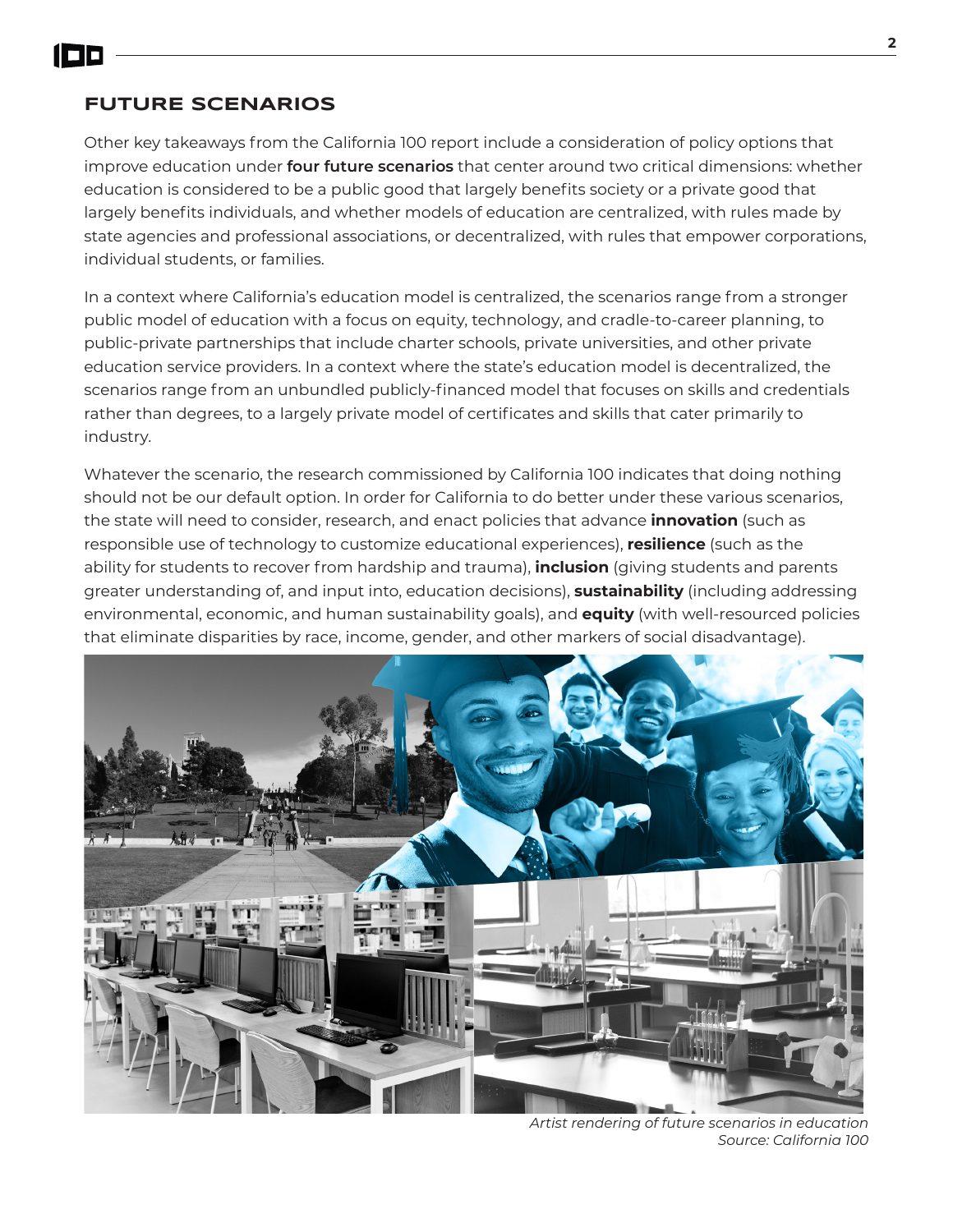# **THE CALIFORNIA 100 ROADMAP**

The California 100 report on policies and future scenarios is the first step in a multi-stage process that is designed to inspire and engage Californians—from a variety of sectors and all walks of life—to build a stronger future for current and future generations. In the summer of 2022, our expert and intergenerational Commission will conduct a series of listening sessions throughout the state, to solicit feedback on the ideas generated by our research and to generate additional big and bold ideas for consideration by public and private agencies, as well as by everyday Californians. We will also be generating insights from our policy innovation projects throughout the state that cover a variety of topics, and our deep engagement on questions of science and technology as they relate to a variety of issues, including education.

In early 2023, we will take these various policy ideas and scenarios, and engage in a process of deliberative democracy featuring a representative cross-section of California residents. The goal of this deliberative exercise is to understand the conditions under which Californians from various walks of life can come to agreement on the long-term challenges facing the state and, importantly, the kind of bold and visionary solutions we need to put the state on a stronger trajectory for the next century.

California 100 will also be engaging intentionally with young Californians, who have the most to gain or lose in the coming century. Our team members will engage young people throughout the state, including in high school and college settings, and will organize a statewide youth summit that will produce a manifesto for the future of California.

Finally, in Winter and Spring 2023, our intergenerational Commission will draft a vision and strategy document for the future of California, based on briefing materials that build on insights from the various streams of work. California 100 will then launch a culminating event in early summer 2023 that serves as the formal launch of the vision and strategy document and, importantly, also brings together leaders and partners from our various streams of work and prior engagement.

Our culminating event in the summer of 2023 will:

- 1. Showcase the pressing need for California to prioritize long-term futures,
- 2. Build an ambitious yet achievable vision and strategy that are grounded in rigorous research and community engagement, and
- 3. Inspire others to do the same, providing tools that a variety of partners (including policymakers, government agency officials, business leaders, activists, researchers, and next-gen leaders from various sectors) can use to build their own aspirational visions and strategies for California's long-term success.